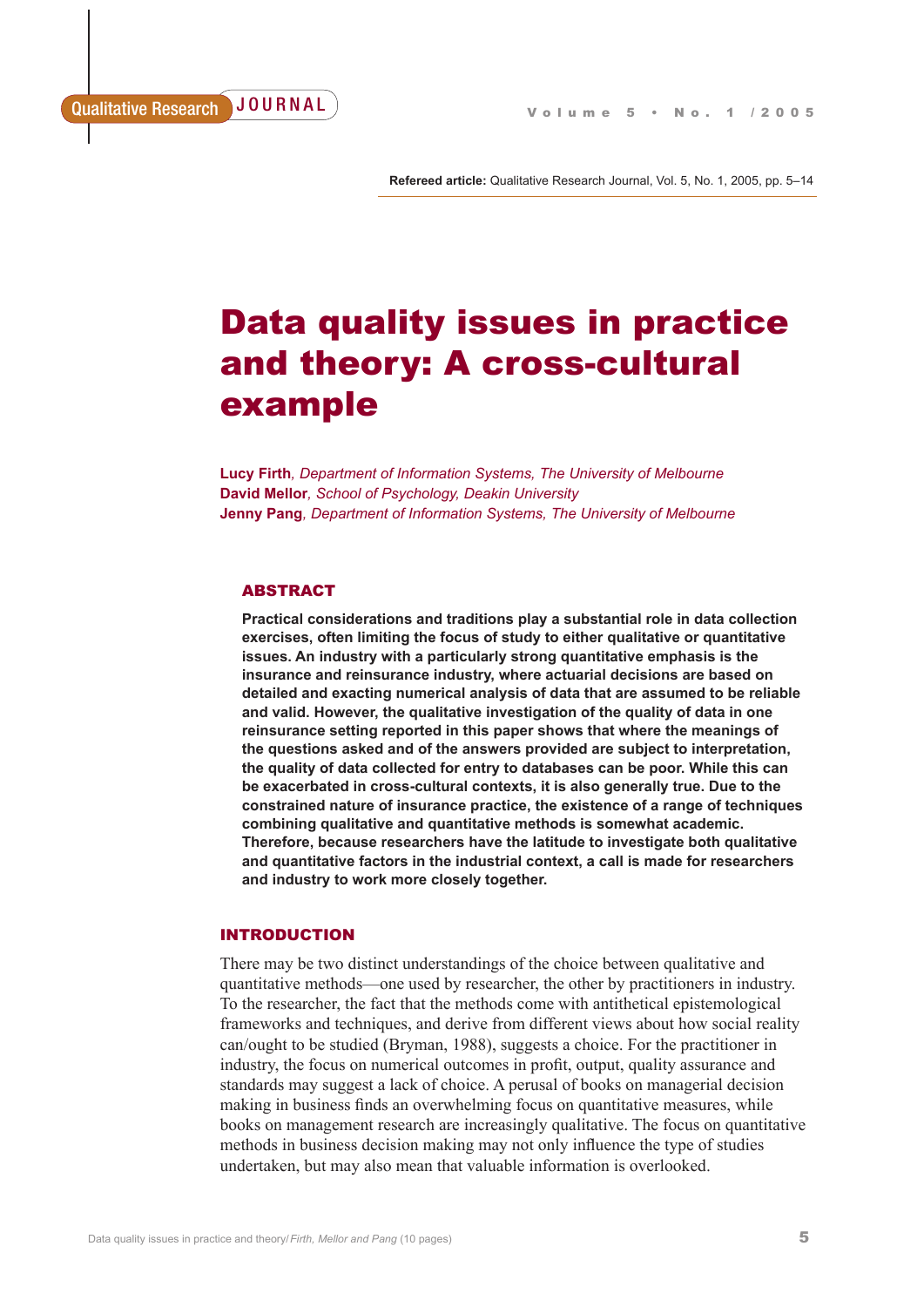Increasingly, partisan approaches are yielding to the good sense of combining quantitative and qualitative methods. Bryman (1988) draws on an array of literature to derive a list of possible ways in which the two may be combined. The first of these, triangulation, extrapolates the quantitative practices of comparing different measurements of the same element, the point being that qualitative methods can be seen as another way of achieving multiple observations on quantitatively measured phenomenon. The second way of combining the two approaches uses qualitative methods to facilitate quantitative methods by establishing preliminary concepts for measurement or scale development. The third combination uses qualitative methods to fill gaps in quantitative knowledge, thereby producing a single picture in which the qualitative findings sit side by side with quantitative findings. The fourth combination explores both researchers' and participants' perspectives to provide insight into actors' motives and understandings of their actions. This may add great power to studies of actions. The fifth way of combining the two methods uses quantitative methods to provide an indication of the significance of qualitative findings in a sample or population. This strengthens the generalisability of qualitative findings. The sixth way uses qualitative methods to facilitate the understanding of observed quantitative relationships between variables, by attempting to answer the question of 'why' variables correlate. The seventh combination ties qualitative macro findings to quantitative micro findings to provide understanding of the macro findings and to enable policy. The eighth combination enables research to progress by using qualitative methods to move from hunches to operationalisable, quantitatively measurable research propositions. Finally, Bryman suggests a hybrid combination of the two approaches, with research topics having both a qualitative and quantitative elements.

Langhout (2003) urges researchers to see qualitative and quantitative methods as a continuum, each extending the other. While researchers have the freedom to choose methods and to design projects accordingly, the practitioner in industry may rely on proven methods that become part of the culture. Where practitioners are constrained in the methods that they employ, their focus may be on one aspect of the problem—either qualitative or quantitative. However, without an external source indicating that this is the case, and that it could be remedied by a different approach, industry methodology may suffer from inertia.

One industry that relies almost exclusively on quantitative data is the insurance industry, which constructs complex and extensive databases of numerical data as the basis of its actuarial decision making (Dror, 2002). With a focus on quantitative attributes of data, there may be little attention to data quality (Shanks & Darke, 1998). In reality, the quality of the data contained in databases may be very important (English, 1999; Redman, 2001; Wand & Wang, 1996). Increasingly, insurance is a global business environment that requires data gathering, manipulation and interrogation in many varied cultural contexts. Many researchers (eg Ho, 1998; Mella, 1994; Tata, 2000) argue that there is great opportunity for loss of meaning in multicultural contexts. Nevertheless, there is little published work on the quality of data in insurance databases, and none in a multicultural context (Firth, Pang, Sampson & Shanks, 2003).

This paper sets out the theoretical basis of data quality, and then considers the importance of data quality in a case study example, namely the establishment of a database for reinsurance of community-based health insurance in a remote area in the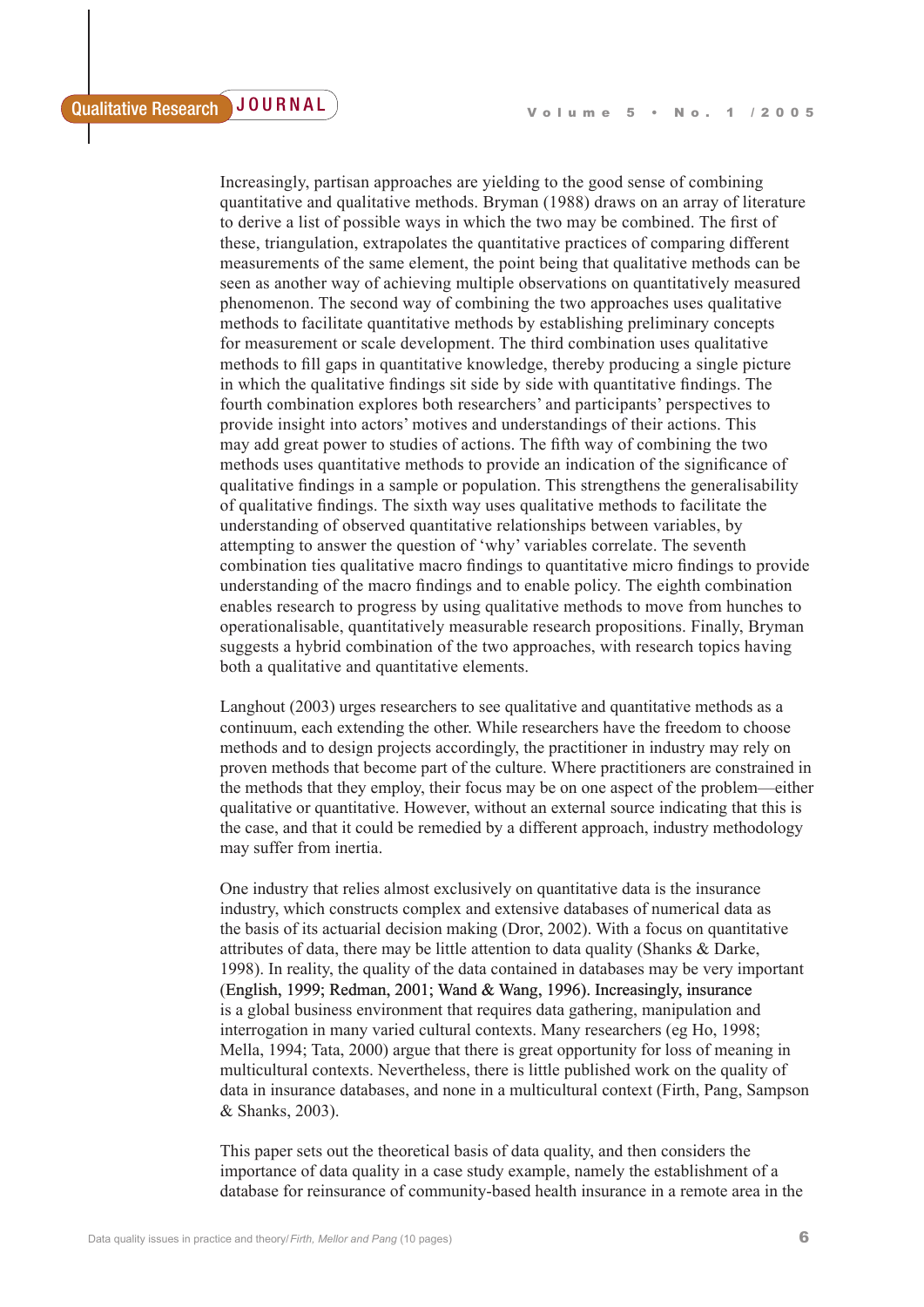Philippines. The qualitative techniques for assessing the quality of that data are briefly described with a particular emphasis on the cultural context in terms of accuracy issues. The reliance on research methods norms by industry (in this case quantitative methods by insurers) is then discussed in the light of the findings.

# DATA QUALITY ISSUES

Data quality refers to the fitness of data for its purpose (Shanks & Darke, 1998). In assessing data quality it is important to consider both the characteristics of the data themselves, and the assessments by users of the data. To assist in this, Shanks and Darke suggest three discrete but interrelated levels of data quality: syntactic, semantic and pragmatic. Syntactic data quality is concerned with the *structure* of symbols and focuses on the form of data rather than its meaning. The goal of syntactic data quality is consistency where data values for particular data elements use a consistent symbolic representation or coding scheme (Ballou & Pazer, 1995).

Semantic data quality concerns the *meaning* of data and focuses on how symbols are used to represent things in the real world. The goals of semantic quality are completeness, accuracy and currency (Tayi & Ballou, 1998; Wang & Strong, 1996). Completeness is concerned with the extent to which there is a one-toone correspondence between data and things in the real world system. Accuracy is concerned with how well data represents states of the real world. Currency is concerned with how up-to-date the data is (this is different to timeliness which depends on how the data are being used).

Pragmatic data quality concerns the *use* (in terms of *useability* and *usefulness)* of data by stakeholders in performing their work tasks. It is therefore a concept that depends on who uses the information, for what purpose and in what context. Usability is the degree to which each stakeholder is able to effectively access and use the data. Usefulness is the degree to which stakeholders are supported by the data in accomplishing their tasks within the social context of the organisation. These three levels of data quality were used to assess the data quality of the Social Re project in the Philippines.

## SOCIAL RE PROJECT

An ILO and World Bank sponsored program (Social Re) is currently piloting notfor-profit reinsurance of community-based health insurance in the Philippines. The *raison d'être* for Social Re is to break the vicious cycle in which poverty leads to ill health and to greater poverty and in turn to greater ill health. Health insurance would go some way to break this cycle, and indeed, over the last decade some communities have set up their own health insurance schemes. However, without reinsurance, the small numbers covered and the covariance between their health outcomes means that the community-based health insurance programs are financially unstable. Social Re plans to offer not-for-profit (social) reinsurance to community-based health insurance schemes in order to overcome that instability while applying insurance disciplines of actuary and underwriting (Preker, Langenbrunner & Jakab, 2002).

Preliminary to offering reinsurance, Social Re requires detailed baseline information on the community, its health histories and practices, and its capacity and willingness to pay. To offer reinsurance, Social Re requires detailed information on membership,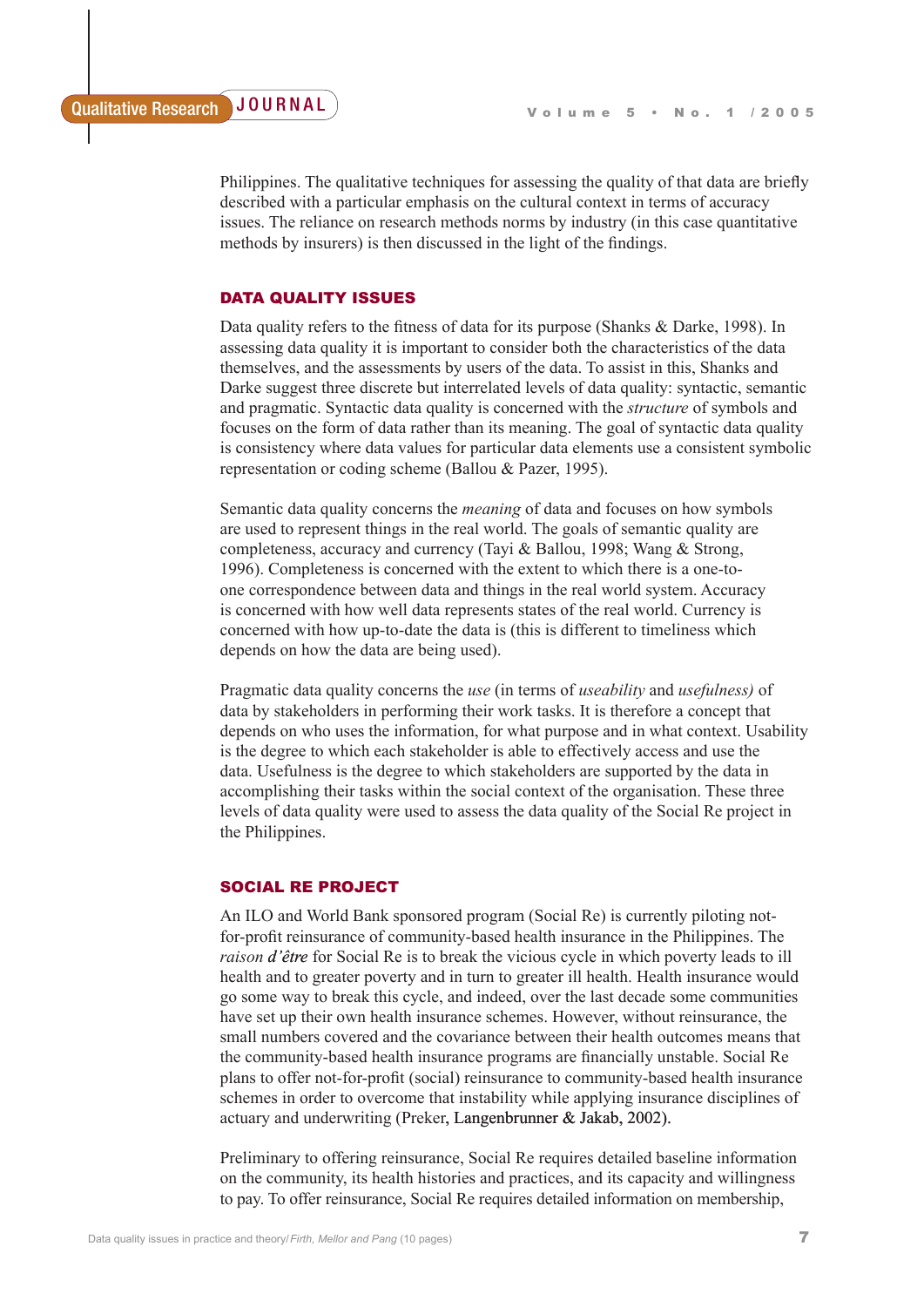payments received and benefits paid. This amounts to a considerable data stock in the baseline stage and data flow in the operations stage. These data must be provided by the community program in standardised format and detail if Social Re is to be able to use it.

In 2002, Social Re collected data for its baseline in five communities with health insurance schemes in the Philippines. That involved having households complete a quantitative questionnaire. The establishment of the baseline involved a complex of parties, relationships and processes, as indicated in Figure 1; some salient aspects are presented here. The data collection instrument, a 37-page questionnaire, was designed in Geneva (Switzerland) and Lyon (France) and translated from French into English. A Manila-based health policy organisation (IPHM) arranged for the questionnaire to be translated into Tagolog (the official language of the Philippines), and piloted the questionnaire at locations in and around Manila, and in some outlying stations. Subsequently, IPHM translated the questionnaire into the major language of each of the provinces in which the baseline was to be established. IPHM also arranged for a team of public health researchers at the University of the Philippines (UP) to undertake the fieldwork for the baseline including the household survey and analysis of records held by the community-based health insurance scheme (henceforth called the insurer). The UP group engaged local graduates with at least some research experience to form the Project Team and to administer the questionnaire in each community.

Because the population is largely illiterate, the questionnaires were administered verbally with the interviewer entering the responses on the questionnaire. The questionnaire covered issues on the economic status of the household, the standard of accommodation provided to the household, the names and ages of the household members, the health status of its members, their medical history and their health practices.



**Figure 1: The main players and their roles and relationships in establishing the baseline**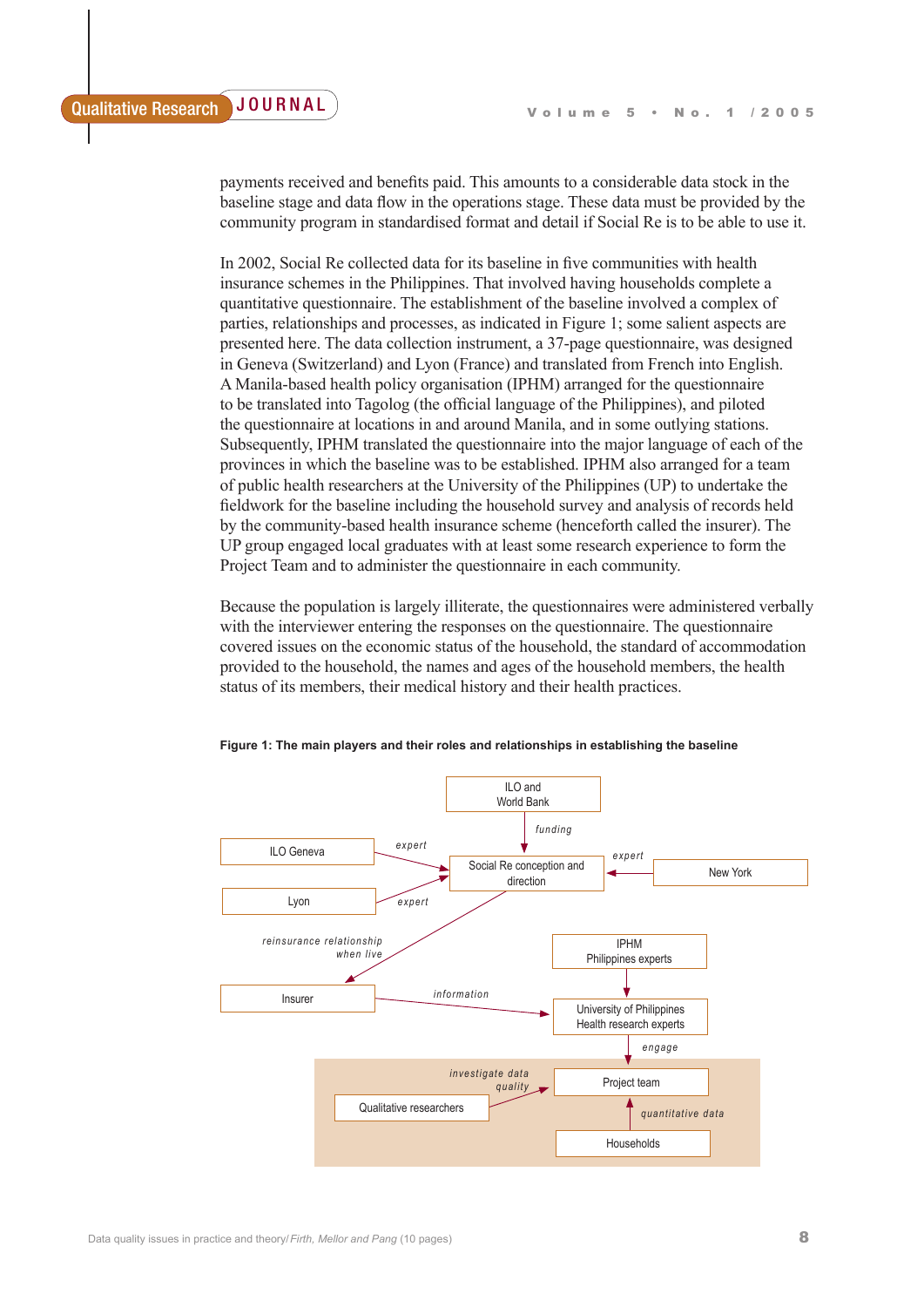# SOCIAL RE'S DATA QUALITY CASE STUDY

Social Re's quantitative focus and data collection practices are consistent with actuarial and underwriting decision making (Outreville, 2002). However, the question arose: Is the data collected by Social Re using this process of good quality? To investigate this, at the baseline stage, two independent qualitative researchers were engaged by Social Re to assess data quality issues arising from the household survey. The purpose was to focus on the semantic, syntactical and pragmatic data quality issues as perceived on the ground in the Philippines, and in the directing office in Geneva. These qualitative researchers (the first and third authors) observed the data collection process and interviewed the members of the Project Team before reporting back to Social Re on the data quality issues.

It is the case study of the investigation of the data quality of Social Re's qualitative data that forms the core of this paper. For clarity, we restate that two data collection processes were undertaken concurrently: the quantitative data collection through the household survey as the baseline for Social Re's database; and the qualitative investigation of that survey process.

Data collection for the establishment of Social Re's baseline for their database was undertaken in July 2002 in Guimaras, an island province, 3 km offshore from the city of Iloilo in the Visayas region of the Philippines. Sixty per cent of the Guimaras population of 84,870 live below the poverty level. The community health insurance scheme has 6000 member households paying a minimum of 85 pesos per annum (approximately AUD\$3). For this, the members receive free medication associated with hospital stays of at least 24 hours duration up to a total cost of 4,700 pesos per annum.

The qualitative researchers (the independent investigators) travelled to Guimaras with the Project Team during the data collection stage of establishing the baseline. The qualitative researchers' objective was to assess the quality of the data being collected by the Project Team. Although quality control is often construed in a quantitative way (Juran, 1988), in this case the very concept of quality was understood to be essentially qualitative. Far from being concerned with a proportion of data entries that would be rejected by the system, as may be the case if the syntactic quality of the data was poor, we, the qualitative researchers were interested in the quality of the data from the perspective of the users. This implies its semantic qualities of meaning and accuracy and pragmatic qualities of fullness. Qualitative methods were called for because not only is the concept of quality essentially qualitative, but also the context was essential to the meaning and value of the data (Yin, 1993).

Cultural sensitivity is always called for in research (Gil, 1999; National Health and Medical Research Council, 1999). This was very true in this case where as qualitative researchers we were called upon to discuss with the Project Team the quality of the data they were collecting. One major concern was that the application of inappropriate techniques from the western paradigm of interviewing may have resulted in answers biased towards satisfying the needs of the interviewer. According to Ho (1998) the appropriate technique for collecting data in the Philippines is *Pagtanung-tanong. Pagtanung-tanong* is a Filipino concept of nonreactive, naturalistic, informal inquiry that complements Filipino culture. *Pagtanung-tanong* is the 'way things are done around here'. It avoids direct questioning by 'asking around'—that is, asking general questions to promote general discussion leading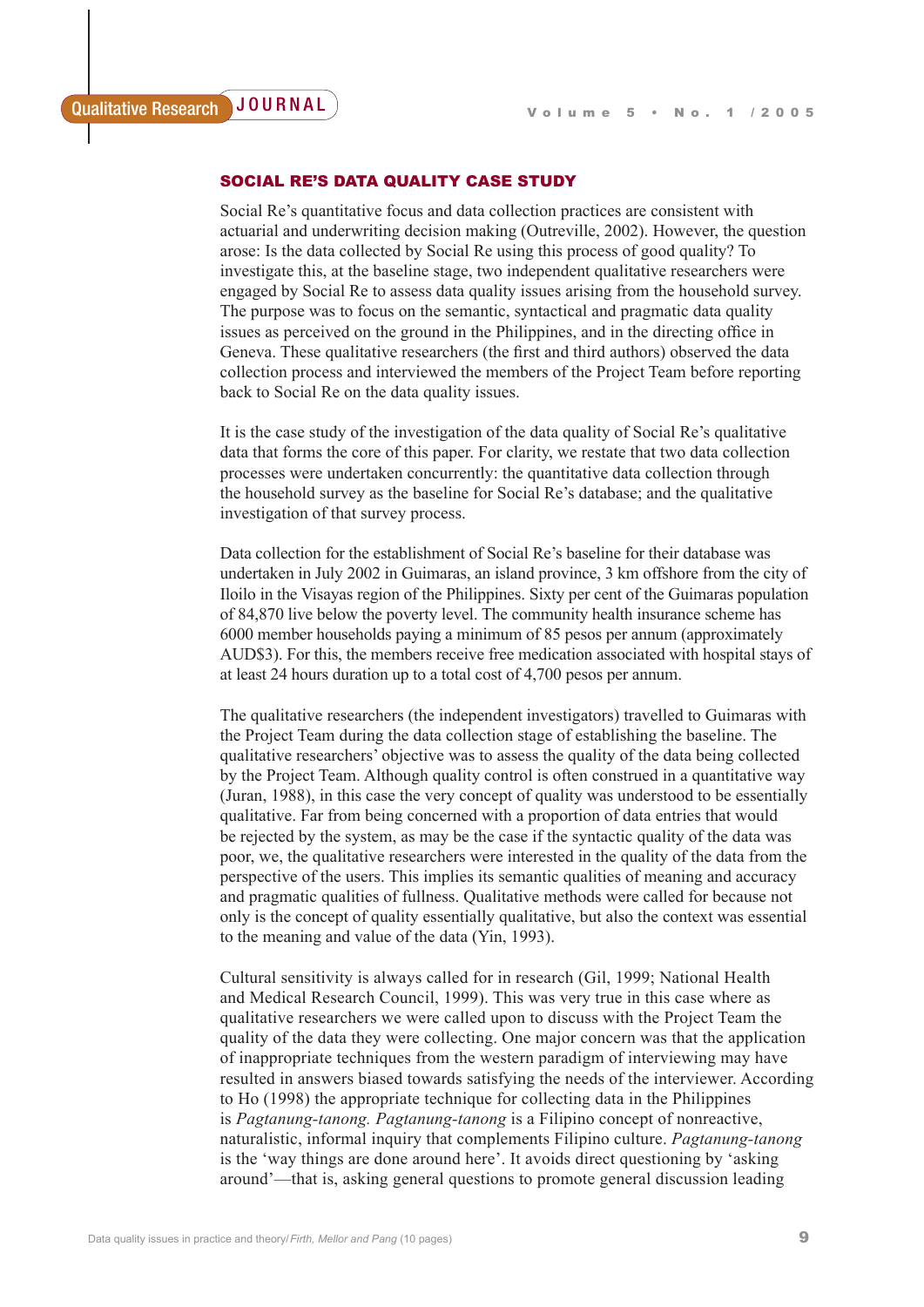to a relevant issue, rather than direct questioning. Because *Pagtanung-tanong* is a general concept rather than a rigid technique, it could be modified to suit the cultural conditions of Guimaras and the experience of the Project Team. The investigators spent several days with the Guimaras Project Team, observing them while they administered the questionnaire, and subsequently 'asking around' about the questionnaire process and details about the data collected.

Utilising *Pagtanung-tanong* enabled two complementary processes to occur. It enabled the Project Team workers to reflect on their role and to reflect on the data that they were collecting from households. Reflecting and talking through the process of their data collecting and the nature of the responses from the households enabled the Project Team members to clarify niggling concerns that they had with quality issues. For instance, while all Project Team members had agreed upon a common translation of the questionnaire into the local language, many reported feelings of discomfort with the meanings and wordage to which they had agreed. Issues arising from the translation process are discussed further below.

In the informal process of talking over and talking around the base case establishment process, several data quality issues were identified. The full list of issues can be found in Firth et al. (2003). Here we present those related to accuracy (semantic data quality) that arose due to cultural differences that were not detected in the questionnaire development stage, the piloting stage or the translation stage, although each of these was done in an apparently rigorous manner.

# FINDINGS RELEVANT TO THE DATA QUALITY

#### Accuracy issues

As indicated above, accuracy is one of the key goals of semantic data quality (Tayi & Ballou, 1998; Wang & Strong, 1996). Data accuracy is one of the main concerns to insurers and reinsurers because accumulated small inaccuracy can destroy the margins on which actuarial decisions are based (Vate & Dror, 2002).

The issues that caused lack of accuracy in the Social Re data were generally due to the multicultural nature of the Social Re project. Guimaras village life is a world away from that in Geneva. Some of the issues may be common to all of the Philippines, while some could be peculiar to regional populations, or to the population of one particular location. The Social Re team, based in Geneva, had an understanding that they were dealing with Filipinos and that the Filipino culture of Metro Manila was THE local culture. From 12,000 km away this looks reasonable. But Filipino provincial communities are culturally distinct.

While the ILO Geneva experts were keen to ensure that the questions were relevant to 'local' conditions, their inappropriate concept of 'local' threatened the integrity of the data. This occurred despite the fact that the Geneva experts and the Manila team (IPHM) made considerable efforts to include culturally relevant questions and response choices to the questions in the survey. It was only when the project team in Guimaras intervened that this threat was avoided. An example is the question 'How do members of your household dispose of their human waste?' A reflective process, as well as trialling of the questionnaire by the Project Team, enabled the following modification in terms of precoded options: 'use public toilet facilities',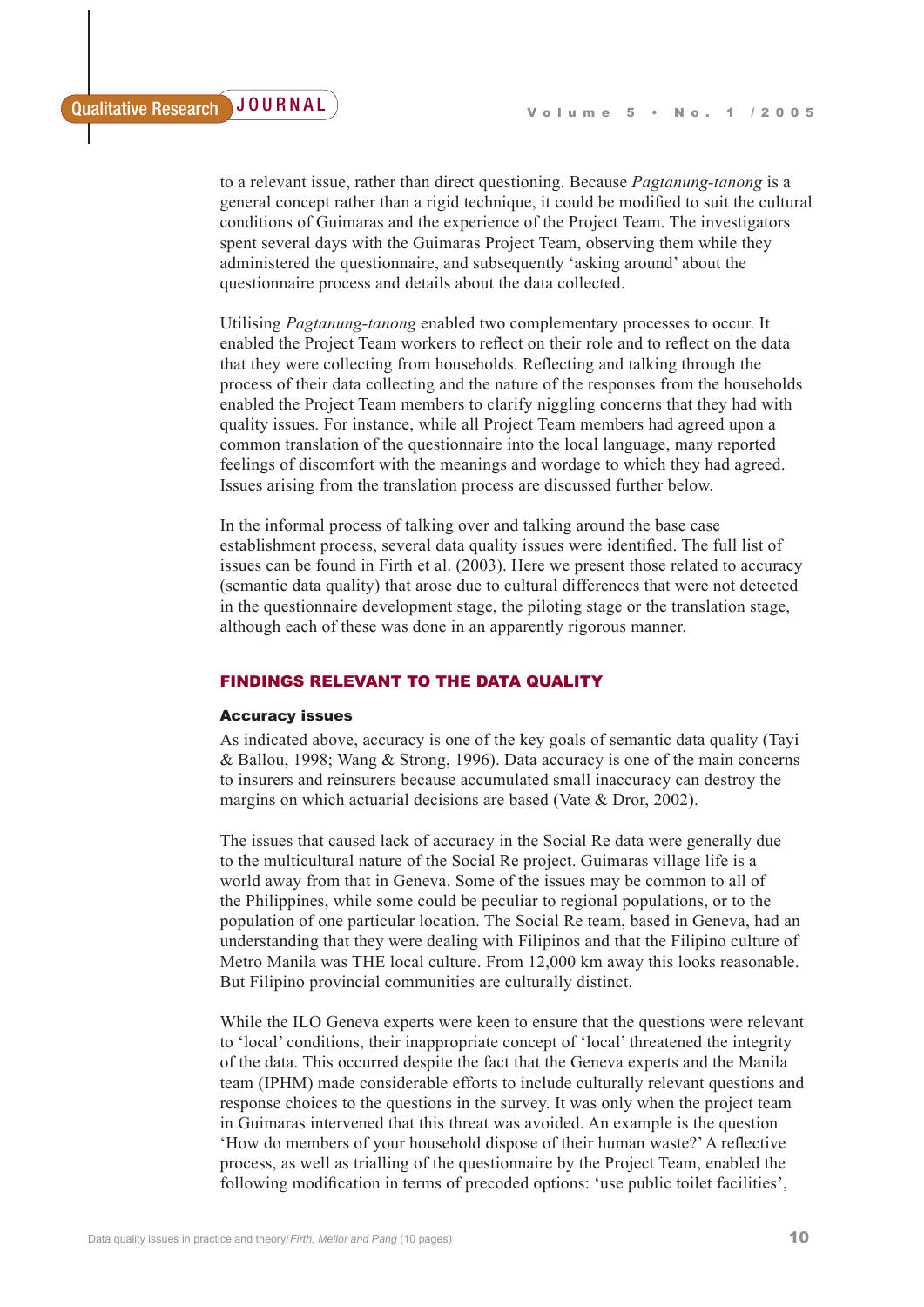'use neighbour's toilet facilities', 'wrap and throw', none of which may have been suggested from the western perspective, or even the Metro-Manila perspective on waste management. Without such modifications there would have been an unacceptably high incidence of 'other' requiring postcoding, and/or of selection of a precoded option that looked appropriate. While those modifications served well for that particular question, the following sources of inaccuracy were identified.

# Translation of instrument survey

During training, the Project Team raised concerns about what it thought might lead to poor data quality. Perhaps most importantly, it indicated that the local people speak Karaya, not Ilongo into which the survey instrument had been translated. It was deemed too late to translate and print the instrument into Karaya. The solution was to discuss possible translations and to agree upon one that relayed the same meaning. It was agreed to administer an English version of the instrument, with the Project Team members relying on memory to achieve the correct translation into Karaya. At the stage of administering, the survey instrument had already been translated from French to English to Tagalog (for testing) to Ilongo, and then directly from English to Karaya on the spot. The potential for loss of meaning here was not only immense, but also difficult to identify without going through lengthy translation and etymological processes.

## Conflicting definitions of terms

The insured unit is the household. But, in the 37-page instrument, the term 'household' was used apparently interchangeably with 'family'. Moreover, neither the Project Team members nor the interviewees seemed to be clear as to what was intended by either expression. This is not just an issue of translation (see above) but also of meanings in cross-cultural contexts. This became particularly apparent with the question 'Please indicate which of these illnesses members of your family have had in the past 5 years'. Having just listed the names and ages of all of those who lived in the house as household members, it was not clear if this question referred to them or to some other concept of family. Moreover, even if it is accepted that it is the household membership that is of interest, it was not clear if the question referred to the current members and the diseases they had over the past 5 years, irrespective of which household they were a member at that time; or to the people who were living in this house at the time of the disease. This is important in cultures where individuals move from household to household of extended family members to be close to school, or to employment, etc.

### Culturally insensitive questions asked of the interviewee

Not only do questions vary in meaning cross-culturally, but also answers may vary according to power distance inherent in particular cultures (Hofstede, 1980). Therefore, questions and their answers vary in meaning in the context of local culture. For example, asking: 'If you ever had a complaint about your [insurance] package, do you know with whom to register your complaint?' appears to have been meaningless given the rural Guimaras cultural norm of not complaining to authorities. Moreover, Guimaras cultural norms of modesty render meaningless the responses to the question 'If I were to ask you to scale your household's level of wealth from one to 10 with one being very poor and 10 being very rich, what would be your household's scale?'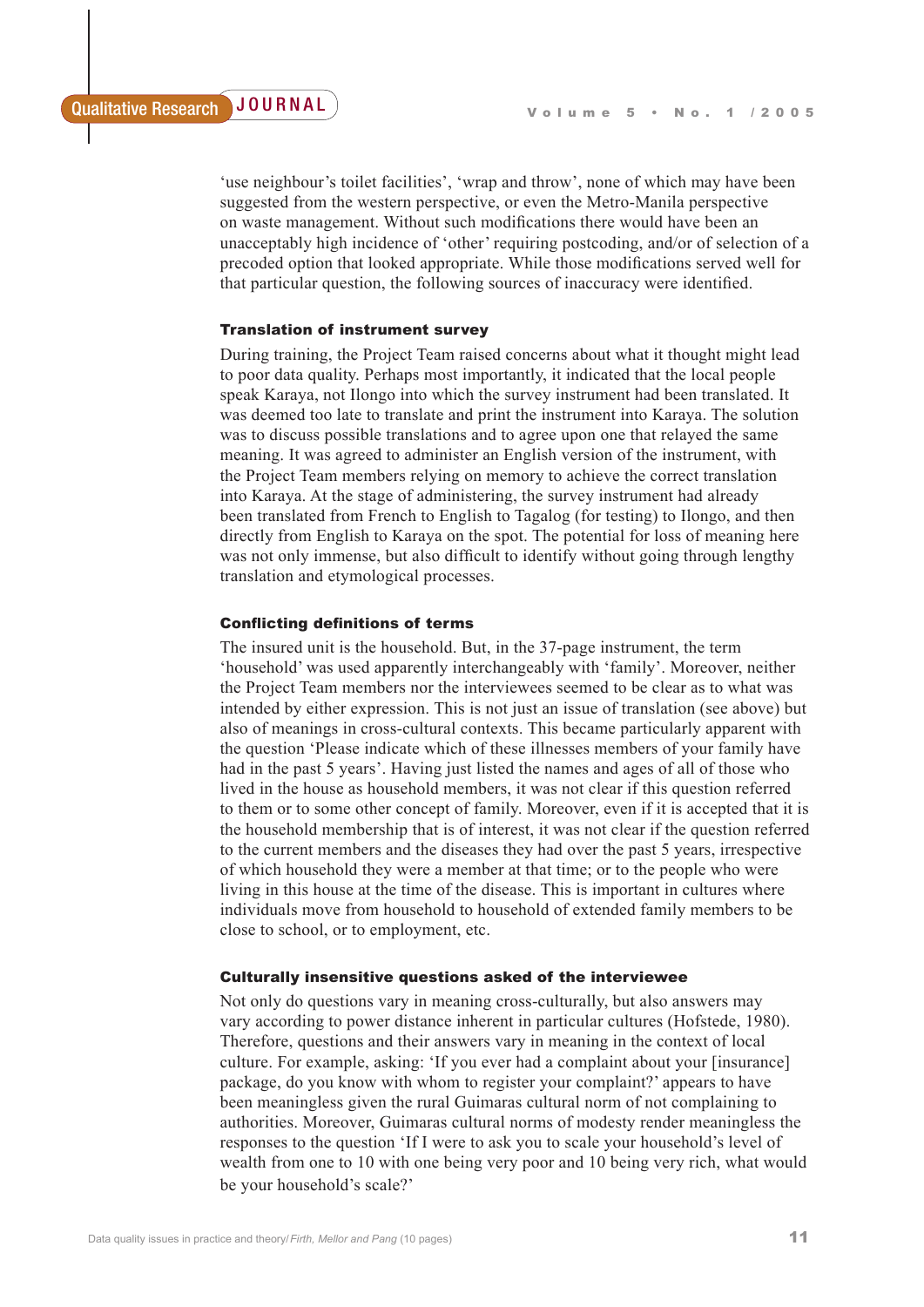#### Inappropriate answer structures

In the same vein as the previous point, the use of Likert scales that ask members of agreement-prone cultures to indicate whether they strongly agree, agree, disagree, strongly disagree, are unlikely to elicit a sensible response.

# **DISCUSSION**

In this paper we have argued that in the insurance industry the choice methods for collecting, recording and making sense of data are necessarily quantitative. However, because the quality of that data is essential to actuarial decision making, there is a clear case to assess the quality of the quantitative data. Of the three levels of data quality, two (semantic and pragmatic) are essentially qualitative, and can only be assessed in the context to which they relate. To do this, we have argued that qualitative methods are called for, particularly in the case study presented here, which demonstrates that the meaning of the data (semantic quality) can be culturally sensitive. However, industries dominated by quantitative concepts may not recognise the potential impact of qualitative issues on their operational capacity. While the insurance industry is keenly concerned with the quality of their data, their focus is at the syntactical level. Ideas of cultural meaning and context-based useability are a long way from the cut-and-dried world of the actuarial, but at least in this case are essential to the ability to make good insurance decisions.

In the case study presented here, the use of qualitative methods to assess the quality of data that is collected and analysed quantitatively is a departure from the normal practice in insurance. The insurer (Social Re) followed industry norms in establishing the baseline for their database using qualitative data collected qualitatively. Using these norms led to the development of a research instrument that was suited to the environment for which it was developed, but which proved ill equipped to capture quality data in the context of Guimaras. While it may be understood that Social Re's decision to engage the qualitative researchers reflects awareness that their norm approach may not elicit good quality data in the Guimaras context, it is not clear if Social Re would have similar concerns about data quality in developed contexts. What is clear from the case study is that introducing qualitative research to the quantitative process provided rich triangulation that not only enabled accuracy checks, but also checks on the meaning and usefulness of the data.

# **CONCLUSION**

While there is now an abundance of literature calling for the marriage of qualitative and quantitative techniques to help us develop richer understanding of real-world phenomena, industry often has a culture of doing what has been done before, how it was done before. We suggest that industry needs concrete examples of the value of marrying qualitative and quantitative methods. Without examples that show the value of creatively and profitably bringing the two paradigms together, the tendency may be to see them as relating to different parts of the same story, with one part being far less relevant than the other. We argue that in this regard industry may require the support of researchers and academics who have become familiar with the role that qualitative data can play, while industry has not. In the case study presented here, we saw that Social Re took many steps to be culturally sensitive and to ensure the quality of its data, but nevertheless committed oversights. However, Social Re was open to the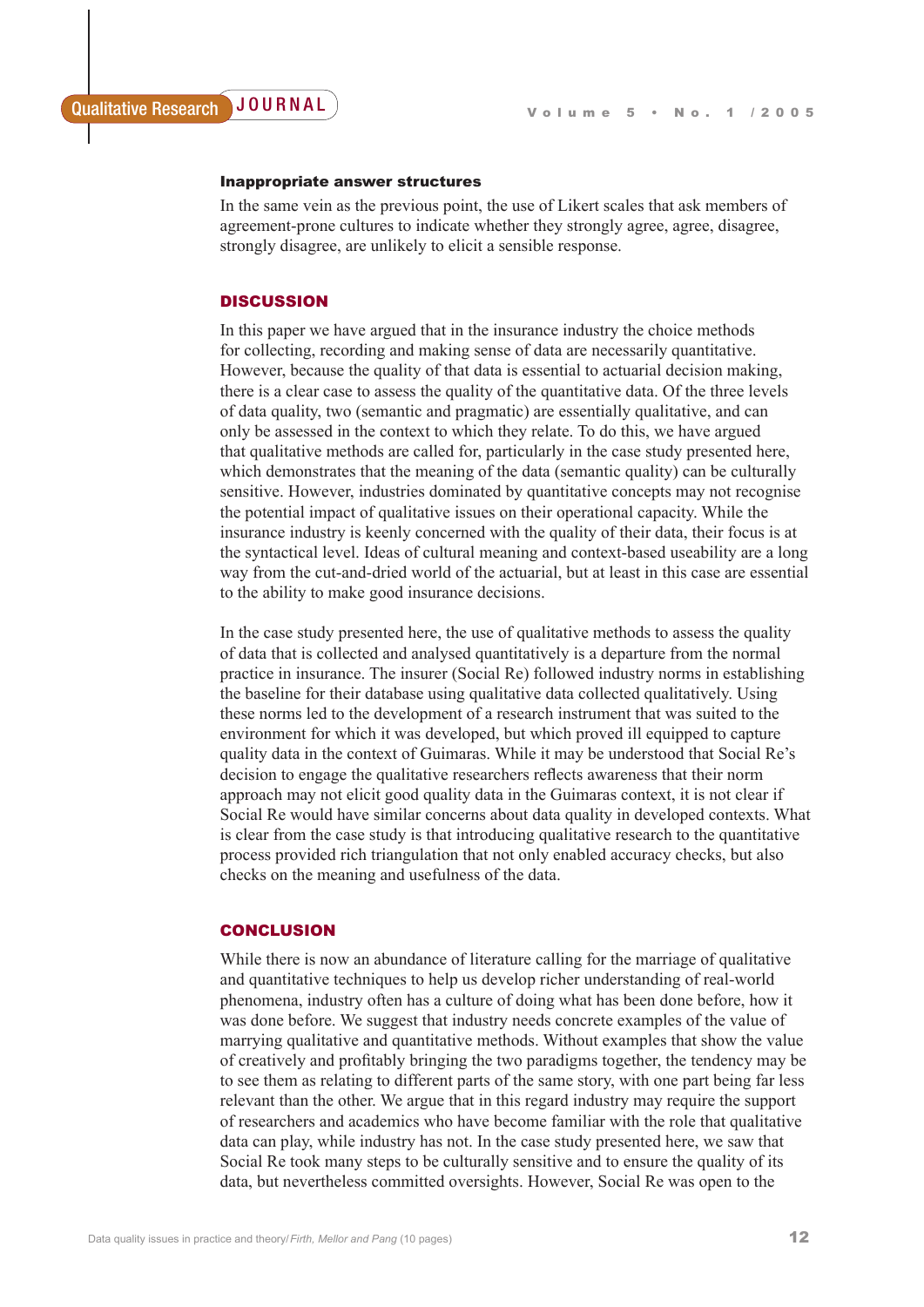suggestion that quality in the broader sense is just as important as quantity of data to its operations and those that it hopes to help.

We propose that our finding relating to the use of qualitative methods to assess quality of data central to quantitative processes is generalisable in the sense suggested by Yin (1993). We have presented one case study, the establishment of databases for reinsurance, but our findings may be generalisable to similar contexts, such as the creation of databases for use by different stakeholders, and where the subjects to which the data relate may have different meanings for the various stakeholders, and the respondents from whom the data were collected. It remains the province of those who may wish to apply the findings and conclusion presented here to decide if the context is sufficiently similar.

#### **References**

- Ballou, D. P., & Pazer, H. L. (1985). Modelling data and process quality multi-input multioutput information systems, *Management Science*, *31*, 150–162.
- Bryman, A. (1988). *Quantity and quality in social research*. London: Unwin Hyman.
- Dror, D. (2002). Health insurance and reinsurance at the community level, In D. Dror & A. Preker (Eds.), *Social Re-insurance: A new approach to sustaining community health*
- *financing* (pp. 103–124). Geneva: The World Bank and International Labour Organisation. English, L. (1999). *Improving data warehouse and business information quality*. New York: Wiley Computer Publishing.
- Firth, L., Pang, J., Sampson, J., & Shanks, G. (2003, June). Data quality issues in community health information systems in developing countries. *Proceedings of the IFIP Joint WG8.2/9.4 conference on IS perspectives and challenges in the context of globalisation*. Athens.
- Gil, E. F. (1999). Culturally competent *research*: An ethical perspective. *Clinical Psychology Review, 19*, 45–55.
- Ho, D. F. (1998). Indigenous psychologies. *Journal of Cross-Cultural Psychology*, *29*, 88–104. Hofstede, G. (1980). *Cultures, consequences*. Beverly Hills: Sage.
- Juran, J. (1988). *Juran's quality control handbook.* New York: McGraw Hill.
- Langhout, R. D. (2003). Reconceptualizing quantitative and qualitative methods: A case study dealing with place as an exemplar. *American Journal of Community Psychology*, *32*, 229–244.
- Mella, O. (1994). *Religion in the life of refugees and immigrants*. Stockholm: Janina Jassinska-Luterek.
- National Health and Medical Research Council, (1999). *National statement on ethical conduct in research involving humans*. Canberra, Australia: National Health and Medical Research Council.
- Outreville, J. (2002). Introduction to insurance and reinsurance coverage. In D. Dror & A. Preker (Eds.), *Social Re-insurance: A new approach to sustaining community health financing* (pp. 59–74). Geneva: The World Bank and International Labour Organisation.
- Preker, A. S., Langenbrunner, J., & Jakab, M. (2002). Development challenges in health care financing. In D. Dror & A. Preker (Eds.), *Social Re-insurance: A new approach to sustaining community health financing* (pp. 21–36). Geneva: The World Bank and International Labour Organisation.
- Redman, T. (2001). *Data quality: The field guide*. New Jersey: Digital Press.
- Shanks, G., & Darke, P. (1998). Understanding data quality in data warehousing: A semiotic approach. In I. Chengilar-Smith, & L. Pipino (Eds.), *Proceedings of the. MIT conference on information quality* (pp 247–264). Boston: MIT.
- Tata, J. (2000). Toward a theoretical framework of intercultural account-giving and account evaluation. *International Journal of Organizational Analysis*, *8*, 155–178.
- Tayi, G. K., & Ballou, D. P. (1998). Examining data quality. *Communications of the ACM*, *41*(2), 54–57.
- Vate, M., & Dror, D. (2002). To insure or not to insure? Reflections on the limits of insurance. In D. Dror & A. Preker (Eds.), *Social re-insurance: A new approach to sustaining*